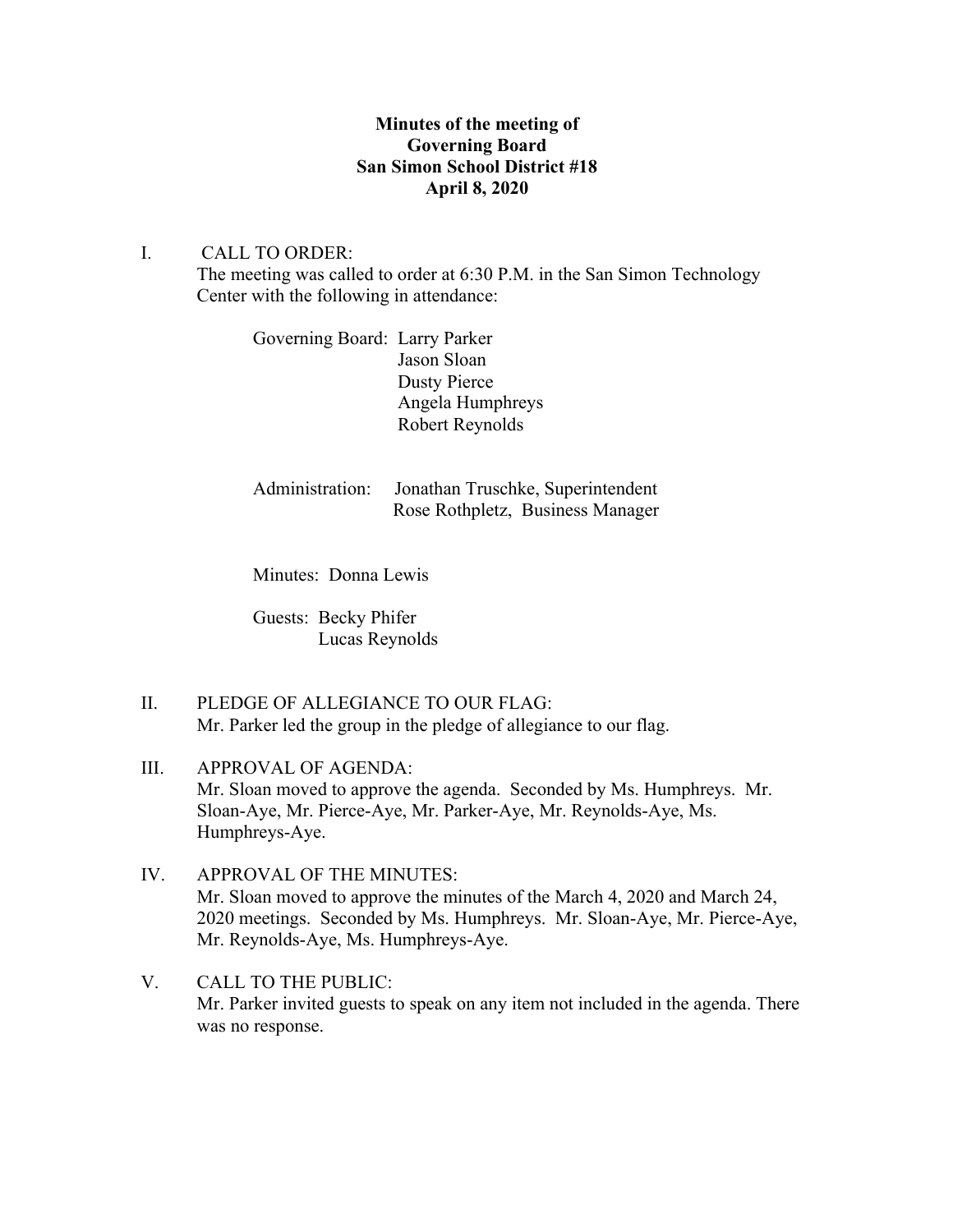#### VI. REPORTS:

- 6a. Mr. Truschke's report included teachers discussing how to grade students on Q4. They will be taking the average grades between  $Q1$ ,  $Q2$ ,  $\&$   $Q3$ . This average will be the student(s) Q4 grade. If students participate and complete homework packets and online assignments it will improve their grade. They will be able to move up to 1 letter grade or 10%. Teachers are still providing instruction. Open enrollment has been extended to June 1. The State Board of Education held an online meeting. During the call to the public portion of the meeting there were seniors telling their stories as to why it was important to hold graduation. There were some heart wrenching stories. We will follow SBE's guidance on graduation.
- 6b. Mrs. Rothpletz gave the monthly budget report. There will be a budget re vision next month. The junior class is selling products from the concession stand that were ordered for the baseball season. The seniors were refunded on most of the trip planned to California. All purchases for the trip in Arizona was refunded.

### VII. ACTION ITEMS:

7a. Mr. Truschke spoke with the school attorney on the mobile building the San Simon Fire District inquired about using for their office. The advice he was given is to have a lease/purchase agreement to be used on their property after an inspection is performed. The trailer could also be donated. Mr. Reynolds from the fire district informed the board of the reasons they have to find a new place to have their office. Mr. Sloan moved to donate the mobile build ing as is to San Simon Fire District after checking with the school attorney. Seconded by Ms. Humphreys. Mr. Sloan-Aye, Mr. Pierce-Aye, Mr. Parker- Aye, Mr. Reynolds-Aye, Ms. Humphreys-Aye.

### VIII. PERSONNEL:

8a. Ms. Humphreys moved to go into executive session at 6:45 PM to discuss personnel. Open session resumed at 7:07 PM.

### VIII. ACTION ITEMS:

- 8b. Mr. Sloan moved to approve the retirement of Donna Lewis with a contract under ESI for the next fiscal year and return July 1, 2021. Seconded by Mr. Pierce. Mr. Sloan-Aye, Mr. Pierce-Aye, Mr. Parker-Aye, Mr. Reynolds-Aye, Ms. Humphreys-Aye.
- 8c. Mr. Sloan moved to accept the resignation of Jonathan Truschke and moving Kari Wade to Interim Superintendent starting July 1, 2020. Seconded by Ms. Humphreys. Mr. Sloan-Aye, Mr. Pierce-Aye, Mr. Parker-Aye, Mr. Reynolds-Aye, Ms. Humphreys-Aye.